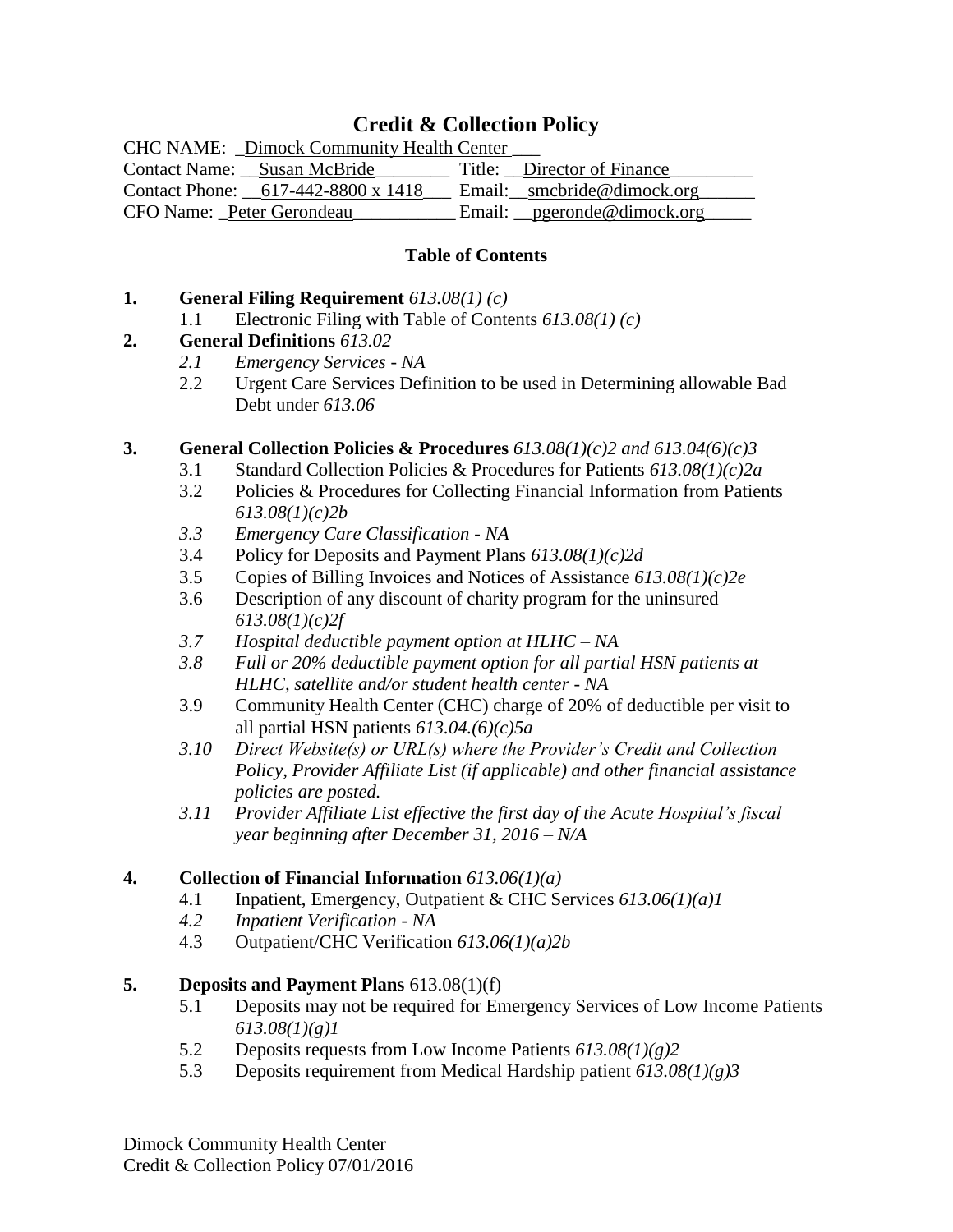5.4 Interest free payment plans for balances less than, and greater than, \$1,000 *613.08(1)(g)4*

## **6. Populations Exempt from Collection Action** *613.08(3)and 613.05(2)*

- 6.1 MassHealth and Emergency Aid to the Elderly, Disabled, and Children (EAEDC) enrollees *613.08(3)(a)*
- 6.2 Participants in Children's Medical Security Plan (CMSP) with Modified Adjusted Gross Income (MAGI) equal or less than 300% FPL *613.08(3)(b)*
- 6.3 Low Income Patients except Dental Only low income patients *613.08(3)(c)*
- 6.4 Low Income Patients with HSN Partial *613.08(3)(d)*
- 6.5 Low Income Patient Consent to billing for non-reimbursable services *613.08(3)(e)*
- 6.6 Low Income Patient Consent Exclusion for Medical Errors including Serious Reportable Events (SRE) *613.08(3)(e)1*
- 6.7 Low Income Patient Consent Exclusion for Administrative or Billing Errors *613.08(3)(e)2*
- 6.8 Low income Patient consent for CommonHealth one-time deductible billing *613.08(3)(f)*
- 6.9 Medical Hardship Patient & Emergency Bad Debt Eligible for Medical Hardship *613.08(3)(g)*
- *6.10 Provider fails to timely submit Medical Hardship application 613.05(2)*

## **7. Minimum Collection Action on Hospital Emergency Bad Debt & CHC Bad Debt** *613.06(1)(2)(3) and (4)*

- 7.1 Initial Bill *613.06(1)(a)3bi*
- 7.2 Collection action subsequent to Initial Bill *613.06(1)(a)3bii*
- 7.3 Documentation of alternative collection action efforts *613.06(1)(a)3biii*
- 7.4 Final Notice by Certified Mail *613.06(1)(a)3biv*
- 7.5 Continuous Collection Action with no gap exceeding 120 days *613.06(1)(a)3bv*
- 7.6 Collection Action File *613.06(1)(a)3d*
- *7.7 Emergency Bad Debt claim and EVS check - NA*
- *7.8 HLHC Bad Debt claim and EVS check - NA*
- 7.9 CHC Bad Debt claim and EVS check *613.06(4)*

# **8. Available Third Party Resources** *613.03(1)(c)3*

- 8.1 Diligent efforts to identify & obtain payment from all liable parties *613.03(1)(c)3*
- 8.2 Determining the existence of insurance, including, when applicable, motor vehicle liability *613.03(1)(c)3a*
- 8.3 Verification of patient's other health insurance coverage *613.03(1)(c)3b*
- 8.4 Submission of claims to all insurers *613.03(1)(c)3c*
- 8.5 Compliance with insurer's billing and authorization requirements *613.03(1)(c)3d*
- 8.6 Appeal of denied claim *613.03(1)(c)3e*

Dimock Community Health Center Credit & Collection Policy 07/01/2016 2/14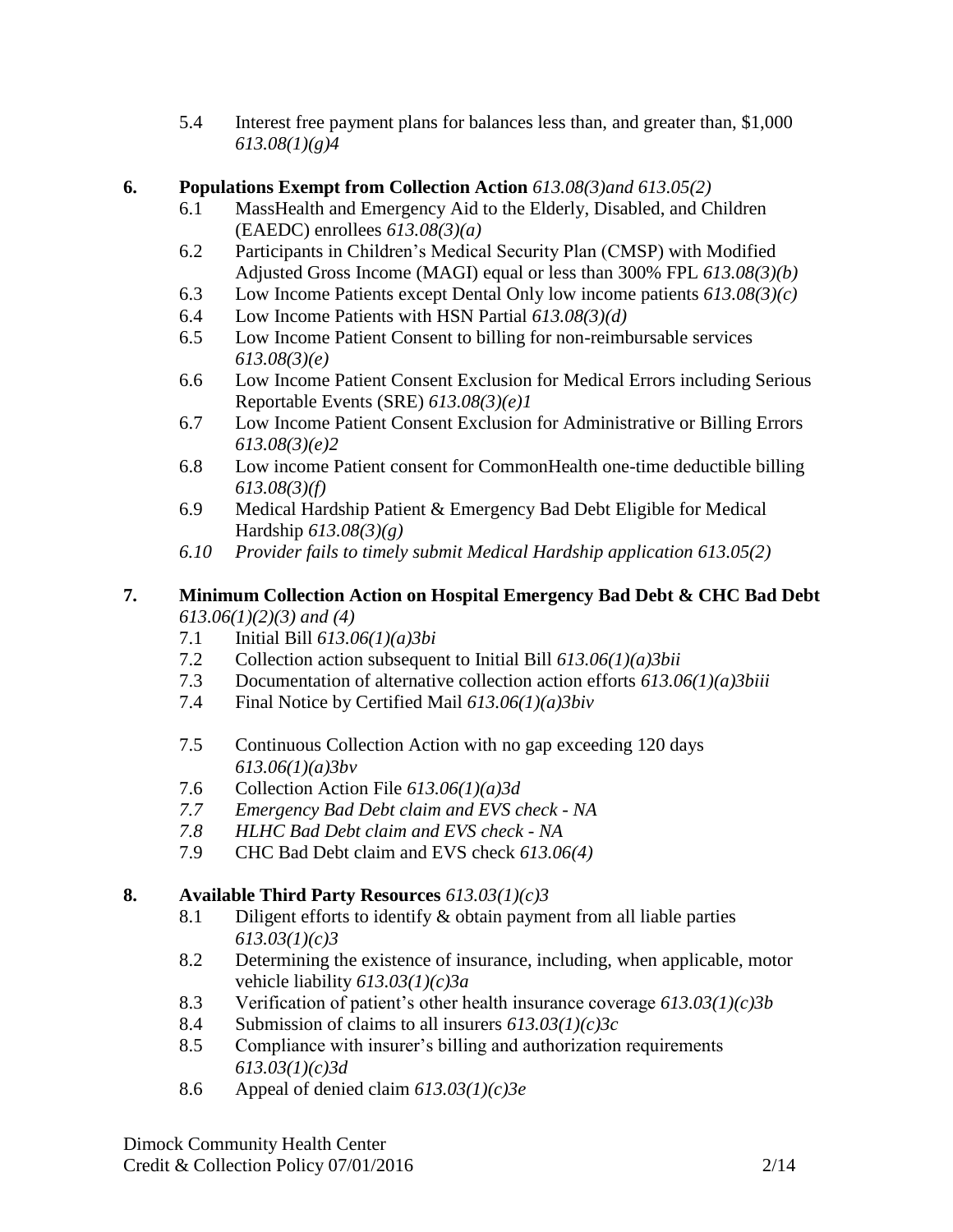8.7 Return of HSN payments upon availability of 3rd -party resource *613.03(1)(c)3f*

## **9. Serious Reportable Events (SRE)** *613.03(1)(d)*

- 9.1 Billing & collection for services provided as a result of SRE *613.03(1)(d)1*
- 9.2 Billing & collection for services that cause or remedy SRE *613.03(1)(d)2*
- 9.3 Billing & collection by provider not associated with SRE for SRE related services. *613.03(1)(d)3*
- 9.4 Billing & collection for readmission or follow-up on SRE associated with provider. *613.03(1)(d)4*

### **10. Provider responsibilities** *613.08(1)(a)(b)(h))*

- 10.1 Non-discrimination *613.08(1)(a)*
- 10.2 Board approval for legal execution against patient home or motor vehicle *613.08(1)(b)*
- 10.3 Advise patient on TPL duties and responsibilities *613.08(1)(h)*

### **11. Patient Rights and Responsibilities** *613.08(1)(2)*

- 11.1 Provider responsibility to advise patient on right to apply for MassHealth, Health Connector Programs, HSN, Medical Hardship *613.08(2)(a)1*
- 11.2 Provider responsibility to provide individual notice of Eligible Services and programs of public assistance during the Patient's initial registration with the Provider *613.08(1)(e)2a*
- 11.3 Provider responsibility to provide individual notice of Eligible Services and programs of public assistance when a Provider becomes aware of a change in the Patient's eligibility or health insurance coverage *613.08(1)(e)2c*
- 11.4 Provider responsibility to advise patient of the right to a payment plan *613.08(2)(a)2*
- 11.5 Provider responsibility to advise patient on duty to provide all required documentation *613.08(2)(b)1*
- 11.6 Provider responsibility to advise patient on duty to inform of change in eligibility status & available Third Party Liability (TPL) *613.08(2)(b)2*
- 11.7 Provider responsibility to advise patient on duty to track patient deductible *613.08(2)(b)3*
- 11.8 Provider responsibility to advise patient on duty to inform HSN/MassHealth of any TPL claim/lawsuit *613.08(2)(b)4*
- 11.9 Provider responsibility to advise patient on duty to file TPL claim on accident, injury or loss *613.08(2)(b)4a*
- 11.10 Provider responsibility to advise patient on assigning right to recover HSN payments from TPL claim proceeds *613.08(2)(b)4bi*
- 11.11 Provider responsibility to advise patient on duty to provide TPL claim or proceeding information *613.08(2)(b)4bii*
- 11.12 Provider responsibility to advise patient on duty to notify HSN/ MassHealth within ten days of filing TPL claim/lawsuit *613.08(2)(b)4biii*
- 11.13 Provider responsibility to advise patient on duty to repay HSN for Eligible Services from TPL proceeds *613.08(2)(b)4biv*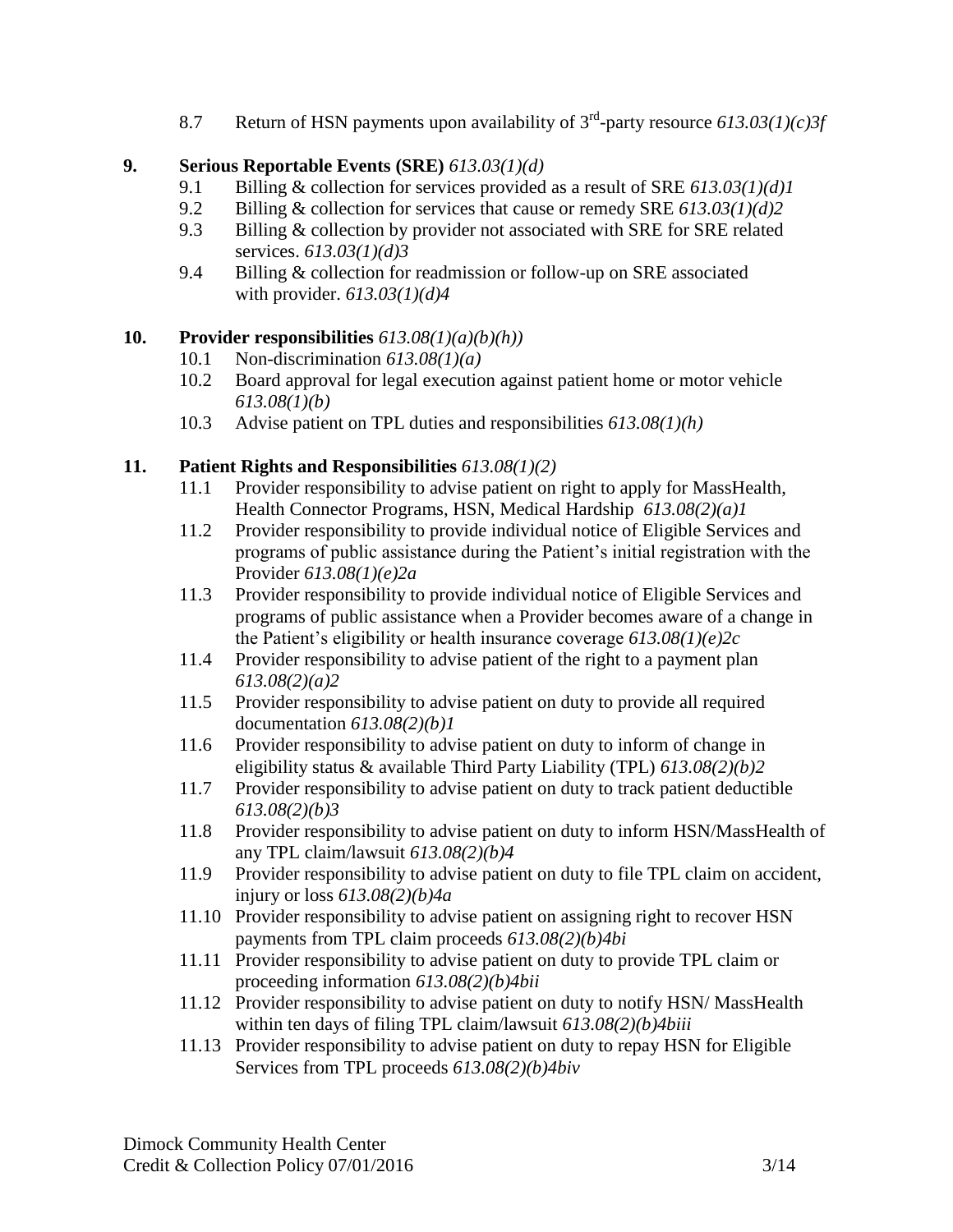- 11.14 Provider responsibility to provide individual notice of financial assistance during the Patient's initial registration with the Provider 613.08(1)(e)1a
- 11.15 Provider responsibility to provide individual notice of financial assistance when a Provider becomes aware of a change in the Patient's eligibility or health insurance coverage 613.08(1)(e)1c
- 11.16 Provider responsibility to advise patient of HSN limit on recovery of TPL claim proceeds  $613.08(2)(c)$
- **12. Signs** *613.08(1)(f)*
	- 12.1 Location of the signs *613.08(1)(f)1*
	- 12.2 Size of the signs *613.08(1)(f)1*
	- 12.3 Multi-lingual signs when applicable *613.08(1)(f)1*
	- 12.4 Wording in signs *613.08(1)(f)1*
	- 12.5 Providers must make their Credit and Collection Policy and Provider Affiliate List (if applicable) available on the Provider's website *613.08(1)(f)2*

### **13. Sample Documents & Notices on Availability of Assistance** *613.08(1)(e)(f)*

- 13.1 Sample on assistance notice on billing invoice *613.08(1)(e)1b*
- 13.2 Sample of Eligible Services and programs of assistance notice on billing invoice *613.08(1)(e)2b*
- 13.3 Sample of assistance notice in collection actions (billing invoices) *613.08(1)(e)3*
- 13.4 Sample of payment plan notice to Low Income or Medical Hardship patients *613.08(1)(e)4*
- 13.5 Sample of posted signs *613.08(1)(f)*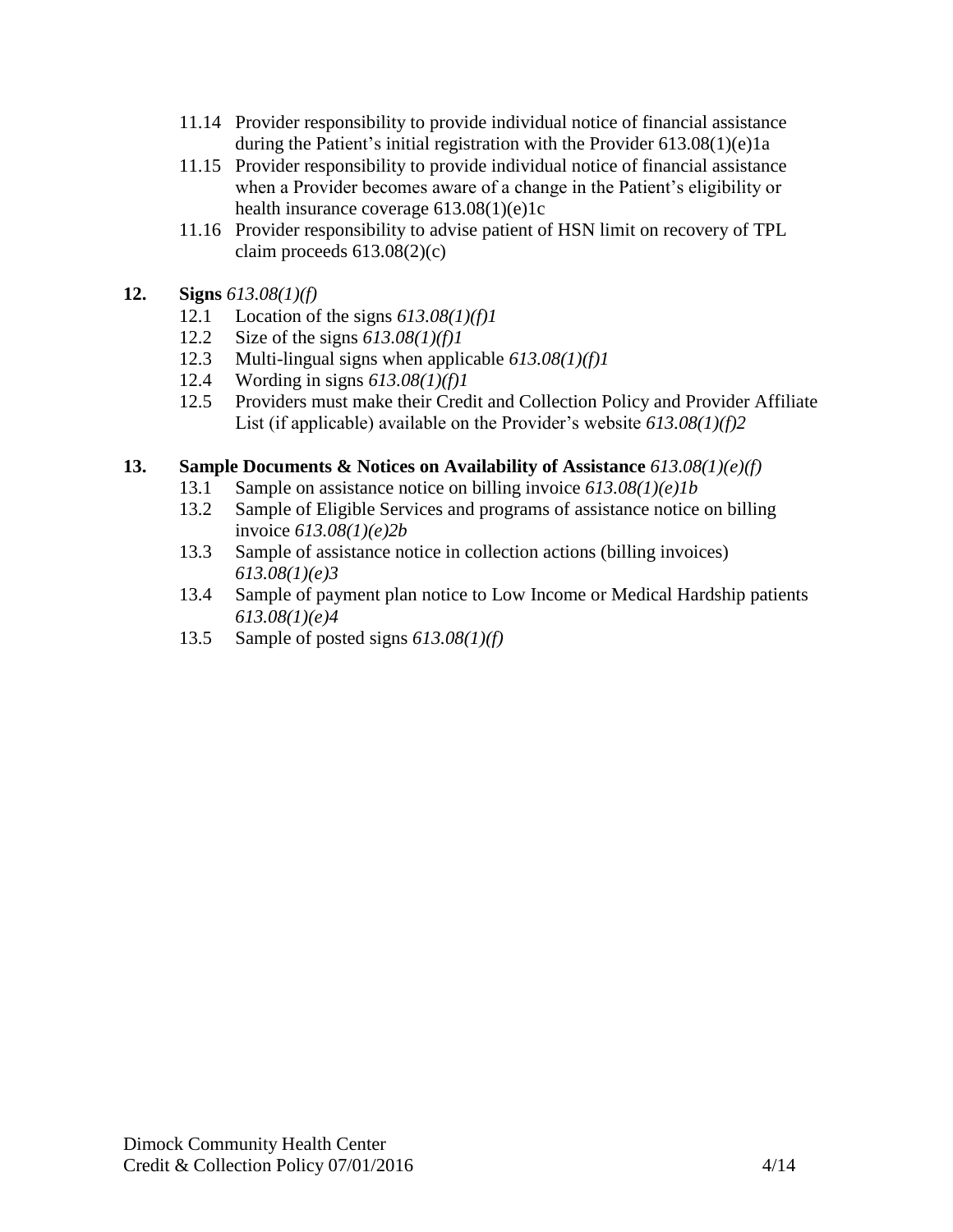## **1. General Filing Requirements** *613.08(1)(c)*

**1.1** Dimock Community Health Center will electronically file its Credit & Collection Policy with the Health Safety Net (HSN) Office within 90 days of adoption of amendments to this regulation that would require a change in the Credit  $&$  Collection Policy; when the health center changes its Credit & Collection Policy; or when requested by the HSN Office.

# **2. General Definitions of Emergency Care and Urgent Care** *613.02*

## *2.1 Emergency Services – N/A*

**2.2 The Urgent Care Services Definition used to determine allowable Bad Debt under** *613.06 :* Medically necessary services provided in a Hospital or community health center after the sudden onset of a medical condition, whether physical or mental, manifesting itself by acute symptoms of sufficient severity (including severe pain) that a prudent layperson would believe that the absence of medical attention within 24 hours could reasonably expect to result in: placing a patient's health in jeopardy; impairment to bodily function; or dysfunction of any bodily organ or part. Urgent care services are provided for conditions that are not life threatening and do not pose a high risk of serious damage to an individual's health. Urgent care services do not include elective or primary care.

# **3. General Collection Policies & Procedures** *613.08(1)(c)2 and 613.04(6)(c)3*

## **3.1 Standard Collection Policies and Procedures for patients** *613.08(1)(c)2a*

(a) The health center makes reasonable efforts prior to or during treatment to obtain the financial information necessary to determine responsibility for payment of the bill from the patient or guarantor. The center's staff provides all first-time patients with a registration form which includes questions on the patient's insurance status, residency status, and financial status, and provides assistance, as needed, to the patient in completing the form. A patient who states that they are insured will be requested to provide evidence of insurance sufficient to enable the center to bill the insurer. Health center staff asks returning patients, at the time of visit, whether there have been any changes in their income or insurance coverage status. If there has been a change, the new information is recorded in the center's practice management system and the patient advised or assisted to inform MassHealth of the change.

(b) The health center undertakes the following reasonable collection efforts for patients who have not provided complete eligibility documentation, or for whom insurance payment may be available:

(1) an initial bill is sent to the party responsible for the patient's financial obligations; (2) subsequent billings, telephone calls, and any subsequent notification method that constitute a genuine effort to contact the party which is consonant with patient confidentiality are sent;

(3) efforts to locate the patient or the correct address on mail returned as an incorrect address are documented, and

(4) a final notice is sent by certified mail for balances over \$1000, where notices have not been returned as an incorrect address or as undeliverable.

(c) Cost Sharing Requirements. Health center staff inform patients who are responsible for paying co-payments in accordance with 101 CMR 613.04 (6)(b) and deductibles in accordance with 101 CMR 613.04(6)(c), that they will be responsible for these co-payments.

(d) Low Income Patient Co-Payment Requirements. The health center requests co-payments of \$1 for antihyperglycemic, antihypertensive, and antihyperlipidemic generic prescription and

Dimock Community Health Center Credit & Collection Policy  $07/01/2016$  5/14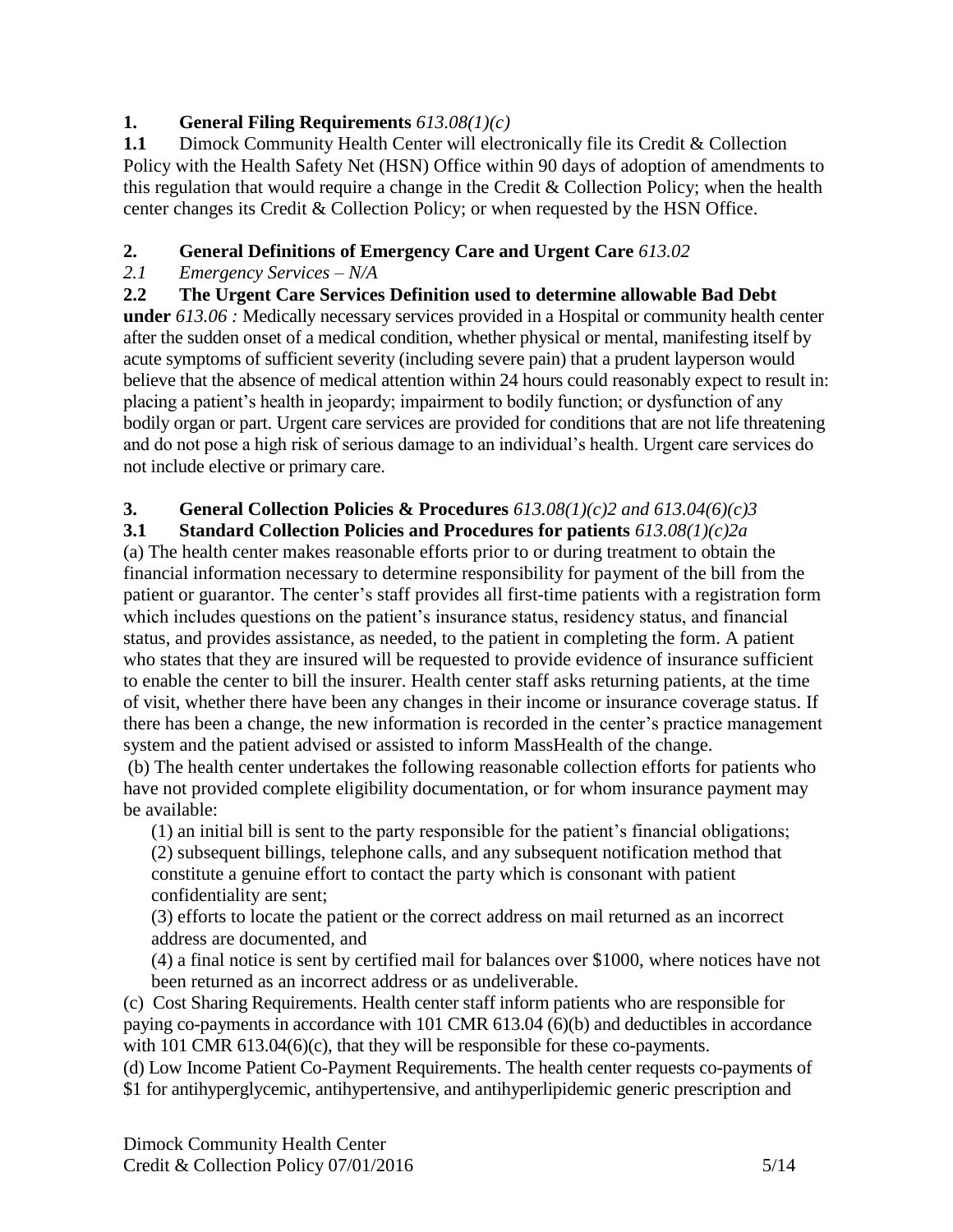\$3.65 for generic and brand-name drugs from all patients over the age of 18, with the exception of pregnant or postpartum women, up to a maximum pharmacy co-payment of \$250 per year. (e) Health Safety Net - Partial Deductibles/Sliding Fees: For Health Safety Net - Partial Patients with MassHealth MAGI Household income or Medical Hardship Family Countable Income between 150.1% and 300% of the FPL, the health center determines their deductible (40% of the difference between the lowest MassHealth MAGI Household income or Medical Hardship Family Countable Income, as described in 101 CMR 613.04(1), in the applicant's Premium Billing Family Group (PBFG) and 200% of the FPL). If any member of the PBFG has an FPL below 150.1 % there is no deductible for any member of the PBFG. The Patient is responsible for 20% of the HSN payment for all services, with the exception of pharmacy services, provided up to this Deductible amount. Once the Patient has incurred the Deductible, the patient is no longer required to pay 20% of the payment. Only one Deductible is allowed per PBFG approval period.

#### **3.2 Policies & Procedures for Collection Financial Information from patients** *613.08(1)(c)2b*

All patients who wish to apply for HSN or other public coverage are required to complete and submit a MassHealth/Connector Care Application using the eligibility procedures and requirements applicable to MassHealth applications under 130 CMR 502.000 or 130 CMR 515.000.

(a) Determination Notice. The Office of Medicaid or the Commonwealth Health Insurance Connector will notify the individual of his or her eligibility determination for MassHealth, Commonwealth Care, or Low Income Patient status.

(b) The Division's Electronic Free Care Application issued under 101 CMR 613.04(2)(b)(3) may be used for the following special application types:

a. Minors receiving Confidential Services may apply to be determined a Low Income Patient using their own Countable Income information and using the Office's application for Health Safety Net Confidential Services. If a minor is determined to be a Low Income Patient, the Provider may submit claims for Confidential Services when no other source of funding is available to pay for the services confidentially. For all other services, Minors are subject to the standard Low Income Patient determination process. Providers may submit claims for Eligible Services rendered to these individuals for Confidential Services only. 613.04(2)(b)(3)a

b. An individual who has been a victim of domestic violence, or who has a reasonable fear of domestic violence or continued domestic violence, may apply for Low Income Patient status using his or her own Countable Income information if he or she seeks medically necessary Eligible Services. An individual seeking these services is not required to report his or her primary address. 613.04(2)(b)(3)b

Presumptive Determination. An individual may be determined to be a Low Income Patient for a limited period of time, if on the basis of attested information submitted to the health center on the form specified by the Health Safety Net Office, the Provider determines the individual is presumptively a Low Income Patient, The health center will submit claims for Reimbursable Health Services provided to individuals with time-limited presumptive Low Income Patient determinations for dates of service beginning on the date on which the Provider makes the presumptive determination and continuing until the earlier of:

a. The end of the month following the month in which the Provider made the presumptive determination if the individual has not submitted a complete Application, or

b. The date of the determination notice described in 101 CMR 613.04(2)(a) related to the individual's Application*. 613.04 (2)(b)(4)*

*3.3 Emergency Care Classification - NA*

#### **3.4 Policy for Deposits and Payment Plans** *613.08(1)(c)2d*

Dimock Community Health Center Credit & Collection Policy  $07/01/2016$  6/14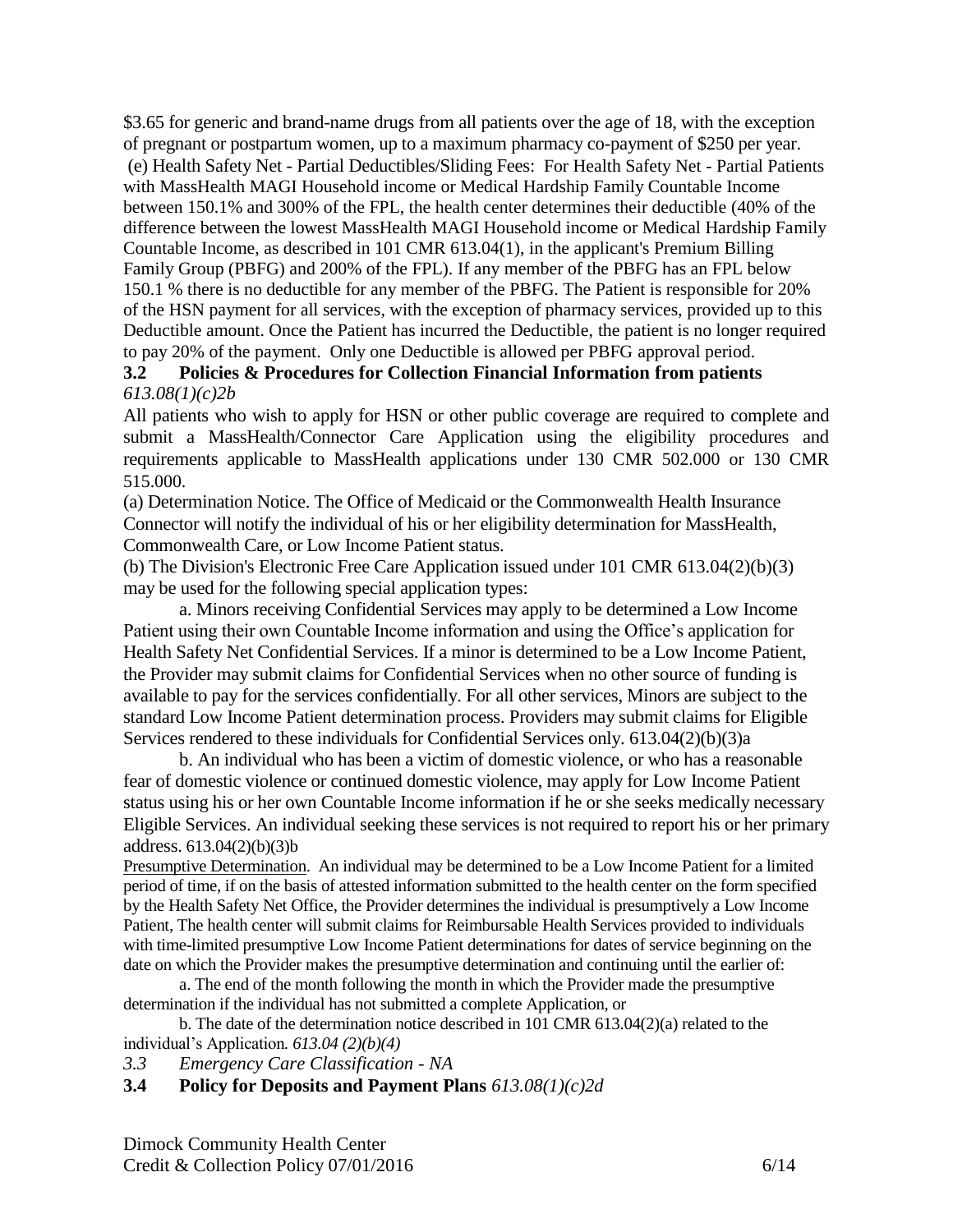The health center's billing department provides and monitors Deposits and Payment Plans as described in **Section 5** of this policy for qualified patients as described in 101 CMR 613.08. Each payment plan must be authorized by Patient A/R Coordinator.

**3.5 Copies of Billing Invoices and Notices of Assistance** *613.08(1)(c)2e*

(a) Billing Invoices: The following language is used in billing statements sent to low income patients: "If you are unable to pay this bill, please call (617)-442-8800 x 1374 or x 1569. Financial assistance is available."

(b) Notices: The Health center provides all applicants with notices of the availability of financial assistance programs, including MassHealth, subsidized Health Connector Programs, HSN and Medical Hardship, for coverage of services exclusive of personal convenience items or services, which may not be paid in full by third party coverage. The center also includes a notice about Eligible Services and programs of public assistance to Low Income Patients in its initial invoices, and in all written Collection Actions. All applicants will be provided with individual notice of approval for Health Safety Net or denial of Health Safety Net once this has been determined. The following language is used billing statements sent to low income patients: "If you are unable to pay this bill, please call (617)-442-8800 x 1374 or x 1569. Financial assistance is available." The Health center will notify the patient that the Provider offers a payment plan if the patient is determined to be a Low Income Patient or qualifies for Medical Hardship.

(c) Signs: The Health center posts signs in the clinic and registration areas and in business office areas that are customarily used by patients that conspicuously inform patients of the availability of financial assistance and programs of public assistance and the office at which to apply for such programs. Signs will be large enough to be clearly visible and legible by patients visiting these areas. All signs and notices will in English and Spanish.

# **3.6 Discount/Charity Programs for the Uninsured.** *613.08(1)(c)2f*

The health center offers Sliding Fee Discounts to patients who are ineligible for the Health Safety Net. For these patients, the health center offers full discount to patients under 100% of the Federal Poverty Income Guidelines (FPIG) and Sliding Fee Discounts to patients with incomes between 100% and 150.1% of the FPIG.

*3.7 Hospital deductible payment option at HLHC – NA*

*3.8 Full or 20% Deductible Payment Option for all Partial HSN Payments at HLCH Satellite or Student Health Center – NA*

### **3.9 Community Health Center (CHC) charge of 20% of deductible per visit to all partial HSN patients.** *613.04(6)(c)5a*

The health center charges HSN-Partial Low Income Patients 20% of the HSN payment for each visit, to be applied to the amount of the Patient's annual Deductible until the patient meets the Deductible.

#### **3.10 Direct Website(s) (or URL(s)) where the provider's Credit & Collection Policy, Provider Affiliate List (if applicable) and other financial assistance Policies are posted at [http://www.dimock.org/health-center/patient-info/.](http://www.dimock.org/health-center/patient-info/)**

*3.11 Provider Affiliate List effective the first day of the acute hospital's fiscal year beginning after December 31, 2016 - NA*

# **4. Collection of Financial Information** *613.06(1)(a)*

**4.1 Inpatient, Emergency, Outpatient & CHC Services**: *613.06(1)(a)1* The Health center makes reasonable efforts, as soon as reasonably possible, to obtain the financial information necessary to determine responsibility for payment of the bill from the patient or guarantor.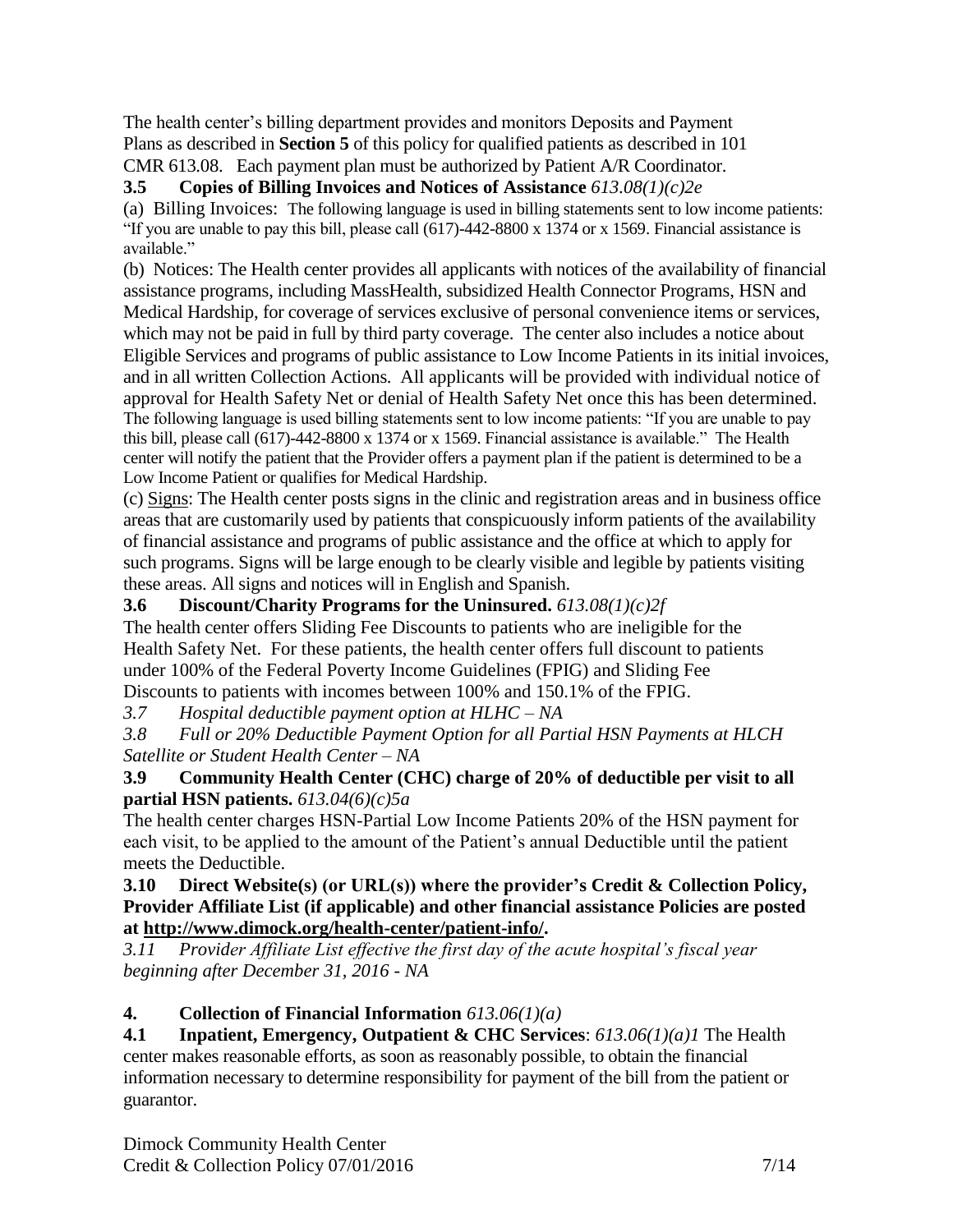## *4.2 Inpatient Verification - NA*

## **4.3 Outpatient/CHC Financial Verification** *613.06(1)(a)2b*

The Health center makes reasonable efforts to verify patient-supplied information at the time the patient receives the services. The verification of patient-supplied information may occur at the time the patient receives the services or during the collection process as defined below:

1. Verification of gross monthly-earned income is mandatory. When possible this is done through electronic data matching using the eligibility procedures and requirements under 130 CMR 502 or 516. If the information received is not compatible or is unavailable, the following are required:

a. Two recent pay stubs;

b. A signed statement from the employer; or

c. The most recent U.S. tax return.

2. Verification of gross monthly-unearned income is mandatory and shall include, but not be limited to, the following:

a. A copy of a recent check or pay stub showing gross income from the source;

b. A statement from the income source, where matching is not available;

c. The most recent U.S. Tax Return.

3. Verification of gross monthly income may also include any other reliable evidence of the applicant's earned or unearned income.

**5. Deposits and Payment Plans** *613.08(1)(f)*

### **5.1 The health center does not require pre-treatment deposits from Low Income Patients**. *613.08(1)(g)1*

**5.2 Deposit Requests for Low Income Patients:** The Health center does not require a deposit from individuals determined to be Low Income Patients *613.08(1)(g)2*

**5.3 Deposit Requirement for Medical Hardship Patients:** The Health center does not require a deposit from patients eligible for Medical Hardship. *613.08(1)(g)3*

**5.4 Interest Free Payment Plans on Balances less than, and greater than, \$1000**: The Health center will offer payment plans to Low Income and Medical Hardship patients with balances interest-free payment plans with monthly payments of no more than \$25. If the balance is less than \$1000, this will be for one year; if the balance is greater than \$1,000 it will be for two years. *613.08(1)(g)4*

## **6. Populations Exempt from Collection Action** *613.08(3)& 613.05(2)*

6.1 MassHealth, Emergency Aid to the Elderly, Disabled, and Children EAEDC enrollees. The health center does not bill patients enrolled in MassHealth, patients receiving governmental benefits under the Emergency Aid to the Elderly, Disabled and Children program, except that the health center may bill patients for any required co-payments and deductibles. The Health center may initiate billing for a patient who alleges that he or she is a participant in any of these programs but fails to provide proof of such participation. Upon receipt of satisfactory proof that a patient is a participant in any of the above listed programs, and receipt of the signed application, the Health center will cease its collection activities. *613.08(3)(a)*

**6.2 Participants in Children's Medical Security Plan (CMSP) with Modified Adjusted Gross Income (MAGI) equal or less than 300% FPL**. Participants in Children's Medical Security Plan (CMSP) with Modified Adjusted Gross Income (MAGI) equal or less than 300% FPL are also exempt from Collection Action. The Health center may initiate billing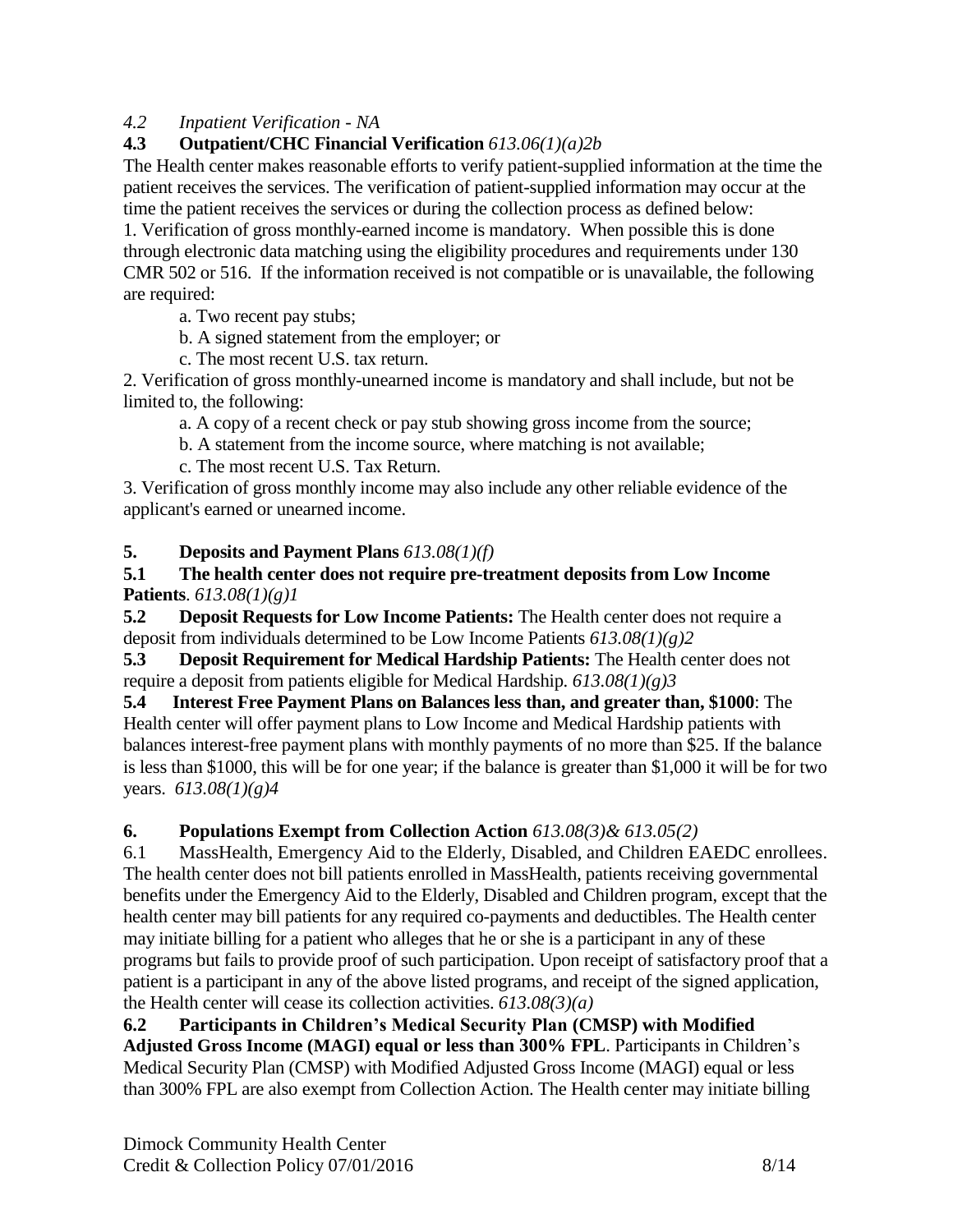for a patient who alleges that he or she is a participant in the Children's Medical Security Plan, but fails to provide proof of such participation. Upon receipt of satisfactory proof that a patient is a participant in the Children's Medical Security Plan, the Health center will cease all collection activities. *613.08(3)(b)*

## **6.3 Low Income Patients except Dental-only Low Income Patients.**

Low Income Patients with MassHealth MAGI Household income or Medical Hardship Family Countable Income equal or less than 150.1% of the FPL, are exempt from Collection Action for any Eligible Services rendered by the Health center during the period for which they have been determined Low Income Patients, except for co-payments and deductibles. The Health center may continue to bill Low Income Patients for Eligible Services rendered prior to their determination as Low Income Patients, after their Low Income Patient status has expired or otherwise been terminated. *613.08(3)(c)*

## **6.4 Low Income Patients with HSN Partial.**

Low Income Patients with MassHealth MAGI Household income or Medical Hardship Family Countable Income between 200.1% and 300.1% of the FPL are exempt from Collection Action for the portion of their bill that exceeds the Deductible and may be billed for co-payments and deductibles as set forth in 101 CMR 13.04(6)(b) and (c). The Health center may continue to bill Low Income Patients for services rendered prior to their determination as Low Income Patients, after their Low Income Patient status has expired or otherwise been terminated. *613.08(3)(d)*

**6.5 Low Income Patient Consent to billing for non-reimbursable services.** The Health center may bill Low Income Patients for services other than Eligible Services provided at the request of the patient and for which the patient has agreed in writing to be responsible. 613.08(3)(e)

### **6.6 Low Income Patient Consent Exclusion for Medical Errors, including Serious Reportable Events (SRE).**

The health center will not bill low income patients for claims related to medical errors occurring on the health center's premises. *613.08(3)(e)1*

**6.7 Low Income Patient Consent Exclusion for Administrative or Billing Errors**. The health center will not bill Low Income Patients for claims denied by the patient's primary insurer due to an administrative or billing error. *613.08(3)(e)2*

**6.8 Low income Patient Consent for CommonHealth one-time deductible billing**. At the request of the patient, the health center may bill a low-income patient in order to allow the patient to meet the required CommonHealth one-time deductible as described in 130 CMR 506.009. *613.08(3)(f)*

**6.9 Medical Hardship Patient & Emergency Bad Debt Eligible for Medical Hardship**. The Health center will not undertake a Collection Action against an individual who has qualified for Medical Hardship with respect to the amount of the bill that exceeds the Medical Hardship contribution. *613.08(3)(g*).

## **6.10 Provider Fails to Timely Submit Medical Hardship Application.**

The health center will not undertake a collection action against any individual who has qualified for Medical Hardship with respect to any bills that would have been eligible for HSN payment in the event that the health center has not submitted the patient's Medical Hardship documentation within 5 days. *613.05(2).*

### **7. Minimum Collection Action on Hospital Emergency Bad Debt & CHC Bad Debt** *613.06(1)(2)(3) and (4)*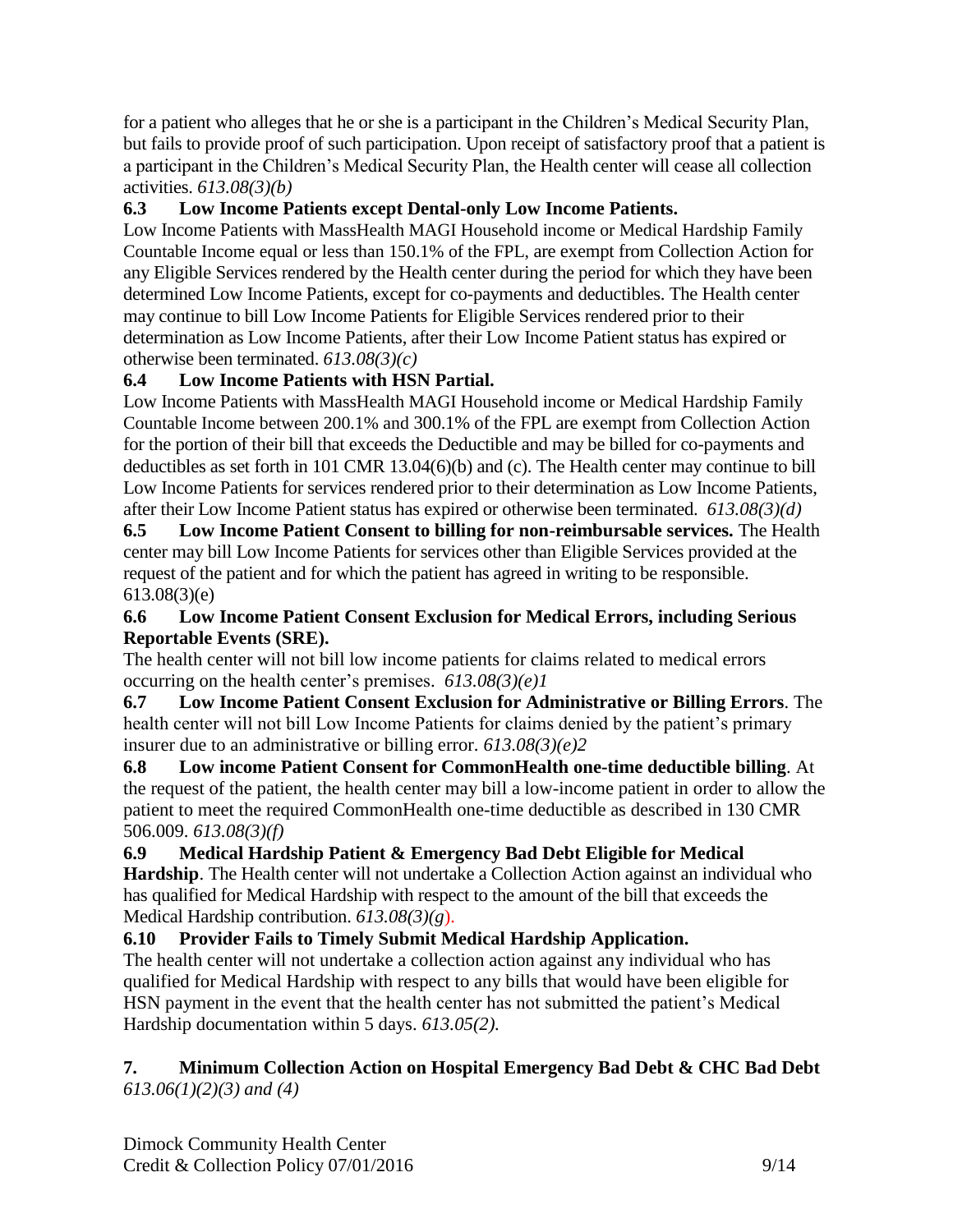The Health center makes the same effort to collect accounts for Uninsured Patients as it does to collect accounts from any other patient classifications.

The minimum requirements before writing off an account to the Health Safety Net include: 7.1 Initial Bill. The health center sends an initial bill to the patient or to the party responsible for the patient's personal financial obligations. *613.06(1)(a)3bi*

7.2 Collection action subsequent to Initial Bill. The health center will use subsequent bills, phone calls, collection letters, personal contact notices, and any other notification methods that constitute a genuine effort to contact the party responsible for the bill. 6*13.06(1)(a)3bii*

7.3 Documentation of alternative collection action efforts. The health center will document alternative efforts to locate the party responsible or the correct address on any bills returned by the USPS as "incorrect address" or "undeliverable." *613.06(1)(a)3biii*

7.4 Final Notice by Certified Mail. The health center will send a final notice by certified mail for balances over \$1,000 where notices have not been returned as "incorrect address" or "undeliverable" *613.06(1)(a)3biv*

7.5 Continuous Collection Action with no gap exceeding 120 days. The health center will document that the required collection action has been undertaken on a regular basis and , to the extent possible, does not allow a gap in this action greater than 120 days. If, after reasonable attempts to collect a bill, the debt for an Uninsured Patient remains unpaid for more than 120 days, the health center may deem the bill to be uncollectible and bill it to the Health Safety Net Office. *613.06(1)(a)3bv*

7.6 Collection Action File. The health center maintains a patient file which includes documentation of the collection effort including copies of the bill(s), follow-up letters, reports of telephone and personal contact, and any other effort made. *613.06(1)(a)3d*

*7.7 Emergency Bad Debt Claim and EVS Check – NA* 

*7.8 HLHC Bad Debt Claim and EVS Check – NA*

7.9 CHC Bad Debt Claim and EVS Check. The health center may submit a claim for Urgent Care Bad Debt for Urgent Care Services if:

(a) The services were provided to:

1. An uninsured individual who is not a Low Income Patient. The health center will not submit a claim for a deductible or the coinsurance portion of a claim for which an insured patient is responsible. The health center will not submit a claim unless it has checked the REVS system to determine if the patient has filed an application for MassHealth; or

2. An uninsured individual whom the health center assists in completing a MassHealth application and who is subsequently determined into a category exempt from collection action. In this case, the above collection actions will not be required in order to file.

(b) The Health center provided Urgent Services as defined in 101 CMR 613.02 to the patient. The Health center may submit a claim for all Eligible Services provided during the Urgent Care visit, including ancillary services provided on site.

(c) The responsible provider determined that the patient required Urgent Services. The health center will submit a claim only for urgent care services provided during the visit.

(d) The Health center undertook the required Collection Action as defined in 101 CMR 613.06(1)(a) and submitted the information required in 101 CMR 613.06(1)(b) for the account; and (e) The bill remains unpaid after a period of 120 days. 613.06(4)

# **8. Available Third Party Resources** *613.03(1)(c)3*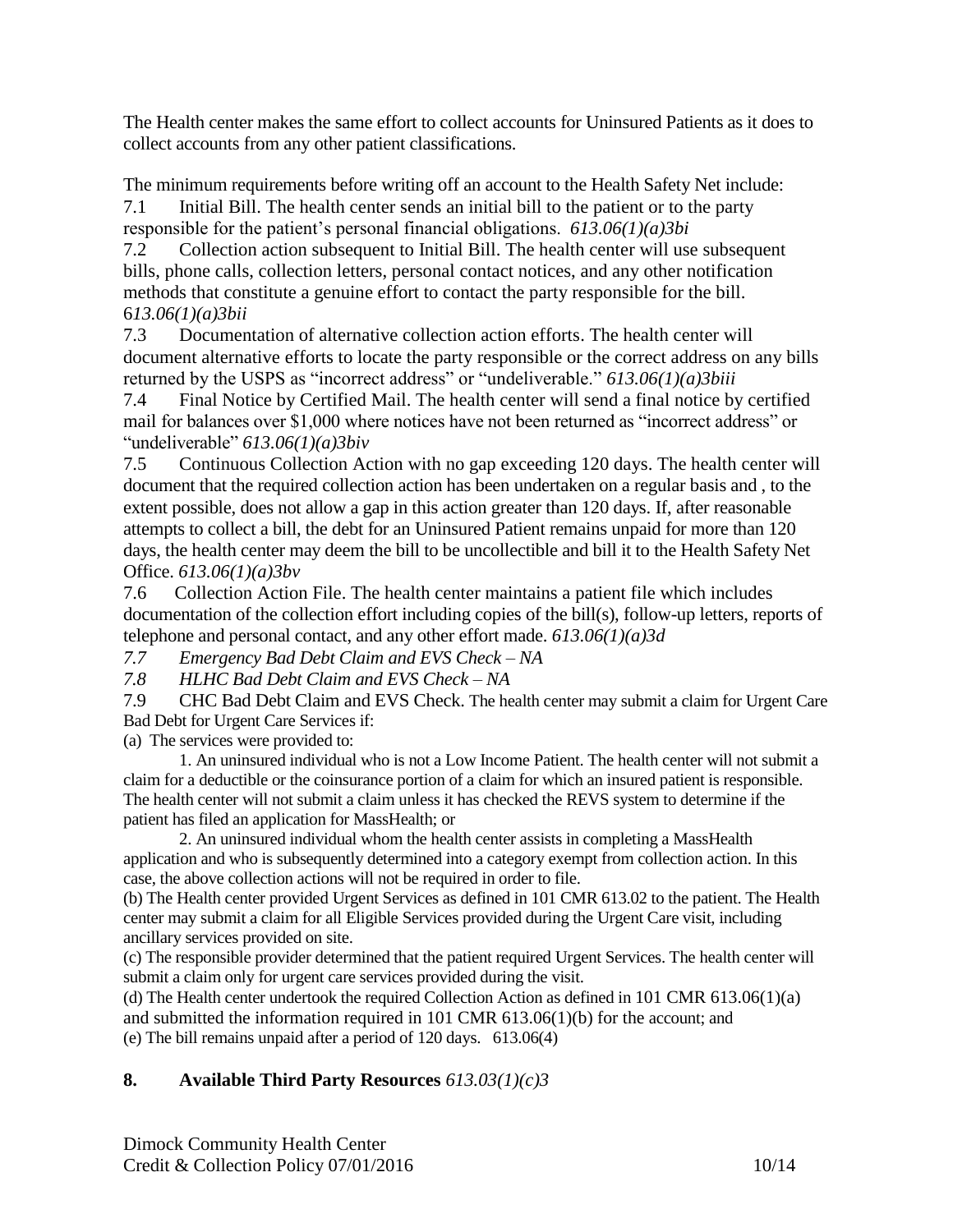8.1 Diligent efforts to identify  $\&$  obtain payment from all liable parties. The health center will make diligent efforts to identify and obtain payment from all liable parties. *613.03(1)(c)3* 8.2 Determining the existence of insurance, including when applicable motor vehicle liability. In the event that a patient seeks care for an injury, the health center will inquire as to whether the injury was the result of a motor vehicle accident; and if so, whether the patient or the owner of the other motor vehicle had a liability policy. The health center will retain evidence of efforts to obtain third policy payer information. *613.03(1)(c)3a*

8.3 Verification of patient's other health insurance coverage. At the time of application, and when presenting for visits, patients will be asked whether they have private insurance. The health center will verify, through EVS, or any other health insurance resource available to the health center, on each date of service and at the time of billing. *613.03(1)(c)3b*

8.4 Submission of claims to all insurers: In the event that a patient has identified that they have private insurance, the health center will make reasonable efforts to obtain sufficient information to file claims with that insurer; and file such claims. *613.03(1)(c)3c*

8.5 Compliance with insurer's billing and authorization requirements: The health center will comply with the insurer's billing and authorization requirements. *613.03(1)(c)3d* 8.6 Appeal of denied claim. The health center will appeal denied claims when the stated

purpose of the denial does not appear to support the denial. *613.03(1)(c)3e*

 $8.7$  Return of HSN payments upon availability of  $3<sup>rd</sup>$ -party resource: For motor vehicle accidents and all other recoveries on claims previously billed to the Health Safety Net, the health center will promptly report the recovery to the HSN. *613.03(1)(c)3f*

## **9. Serious Reportable Events (SRE)** *613.03(1)(d)*

9.1 Billing & collection for services provided as a result of SRE: The health center will not charge, bill, or otherwise seek payment from the HSN, a patient, or any other payer as required by 105 CMR 130.332 for services provided as a result of a SRE occurring on premises covered by a provider's license, if the provider determines that the SRE was: a. Preventable; b. Within the provider's control; and c. Unambiguously the result of a system failure as required by 105 CMR 130.332 (B) and (c). *613.03(1)(d)1*

9.2 Billing & collection for services that cause or remedy SRE: The health center will not charge, bill, or otherwise seek payment from the HSN, a patient, or any other payer as required by 105 CMR 120.332 for services directly related to: a. The occurrence of the SRE;

b. The correction or remediation of the event; or c. Subsequent complications arising from the event as determined by the Health Safety Net office on a case-by-case basis. *613.03(1)(d)2*

9.3 Billing and collection by provider not associated with SRE for SRE-related services: The health center will submit claims for services it provides that result from an SRE that did not occur on its premises *613.03(1)(d)3*

9.4 Billing & collection for readmission or follow-up on SRE associated with provider: Follow-up Care provided by the health center is not billable if the services are associated with the SRE as described above. *613.03(1)(d)4*

## **10. Provider responsibilities**  $613.08(1)(a)(b) \& (h)$

10.1 Non-discrimination: The health center shall not discriminate on the basis of race, color, national origin, citizenship, alienage, religion, creed, sex, sexual orientation, gender identity, age, or disability, in its policies, or in its application of policies, concerning the acquisition and verification of financial information, pre-admission or pretreatment deposits, payment plans, deferred or rejected admissions, or Low Income Patient status. *613.08(1)(a)*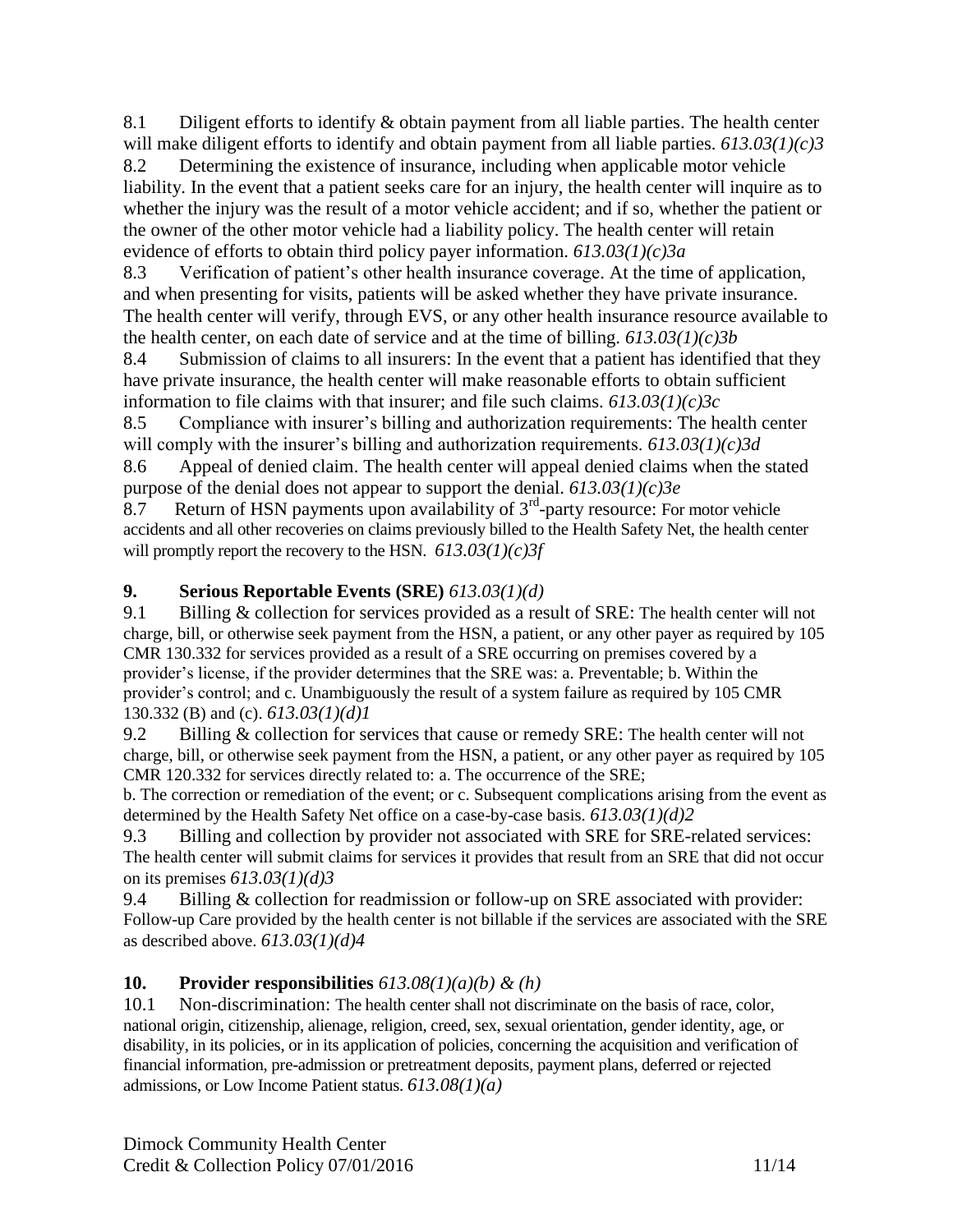10.2 Board Approval before seeking legal execution against patient home or motor vehicle. Before seeking legal execution against a low-income patient' s home or motor vehicle, the health center requires its Board of Directors to approve such action on an individual basis. *613.08(1)(b)*

10.3 Advise patient on TPL duties and responsibilities: The health center will advise patients of the responsibilities described in 101 CMR 613.08(2) at the time of application and at subsequent visits. *613.08(1)(h)*

# **11. Patient Rights and Responsibilities** *613.08(1)(2)*

11.1 Provider Responsibility to advise patient on right to apply for MassHealth, Health Connector Programs, HSN, and Medical Hardship: The health center informs all patients of their right to apply for MassHealth, Health Connector Programs, HSN, and Medical Hardship. *613.08(2)(a)1*

11.2 Provider responsibility to provide individual notice of eligible services and programs of public assistance during the patient's initial registration with the provider. The health center informs all Low Income Patients and patients determined eligible for Medical Hardship of their right to a payment plan as described in 101 CMR 613.08(1)(f). *613.08(1)(e)2a [change*

11.3 Provider responsibility to provide individual notice of eligible services and programs of public assistance when a provider becomes aware of a change in the patient's eligibility for health insurance coverage: The health center provides patients with individual notices of eligible services and programs of public assistance when we become aware of a change in the patient's eligibility for health insurance coverage*. 613.08(1)(e)2c*

11.4 Provider responsibility to advice patient of the right to a payment plan: The health center advises patients of their right to a payment plan. 613.08(2)(a)2

11.5 Provider responsibility to advise patient on duty to provide all required documentation: The health center advises patients of their duty to provide all required documentation. *613.08(2)(b)1*

11.6 Provider responsibility to advise patient of duty to inform of change in eligibility status and available third party liability (TPL): The health center informs all patients that they have a responsibility to inform the health center and/or MassHealth when there has been a change in their MassHealth MAGI Household income or Medical Hardship Family Countable Income as described in 101 CMR 613.04(1), insurance coverage, insurance recoveries, and/or TPL status. *613.08(2)(b)2*

11.7 Provider responsibility to advise patient on duty to track patient deductible: At the time of application, Low Income Partial patients are advised that it is their responsibility to track expenses toward their deductible and provide documentation to the health center that the deductible has been reached when more than one family member has been determined to be a Low Income Patient or if the patient or family members receive Eligible Services from more than one provider. *613.08(2)(b)3*

11.8 Provider responsibility to inform the HSN Office or MassHealth of a TPL claim/lawsuit: In the event that a patient is identified as having been involved in an accident or suffers from an illness or injury that has or may result in a lawsuit or insurance claim, the health center advises the patient of his/her duty to inform the HSN Office or MassHealth of a TPL claim/lawsuit as well as to: *613.08(2)(b)4*

11.9 Provider responsibility to advise patient on duty to file TPL claims on accident, injury of loss: In the event that a patient is identified as having been involved in an accident or

Dimock Community Health Center Credit & Collection Policy 07/01/2016 12/14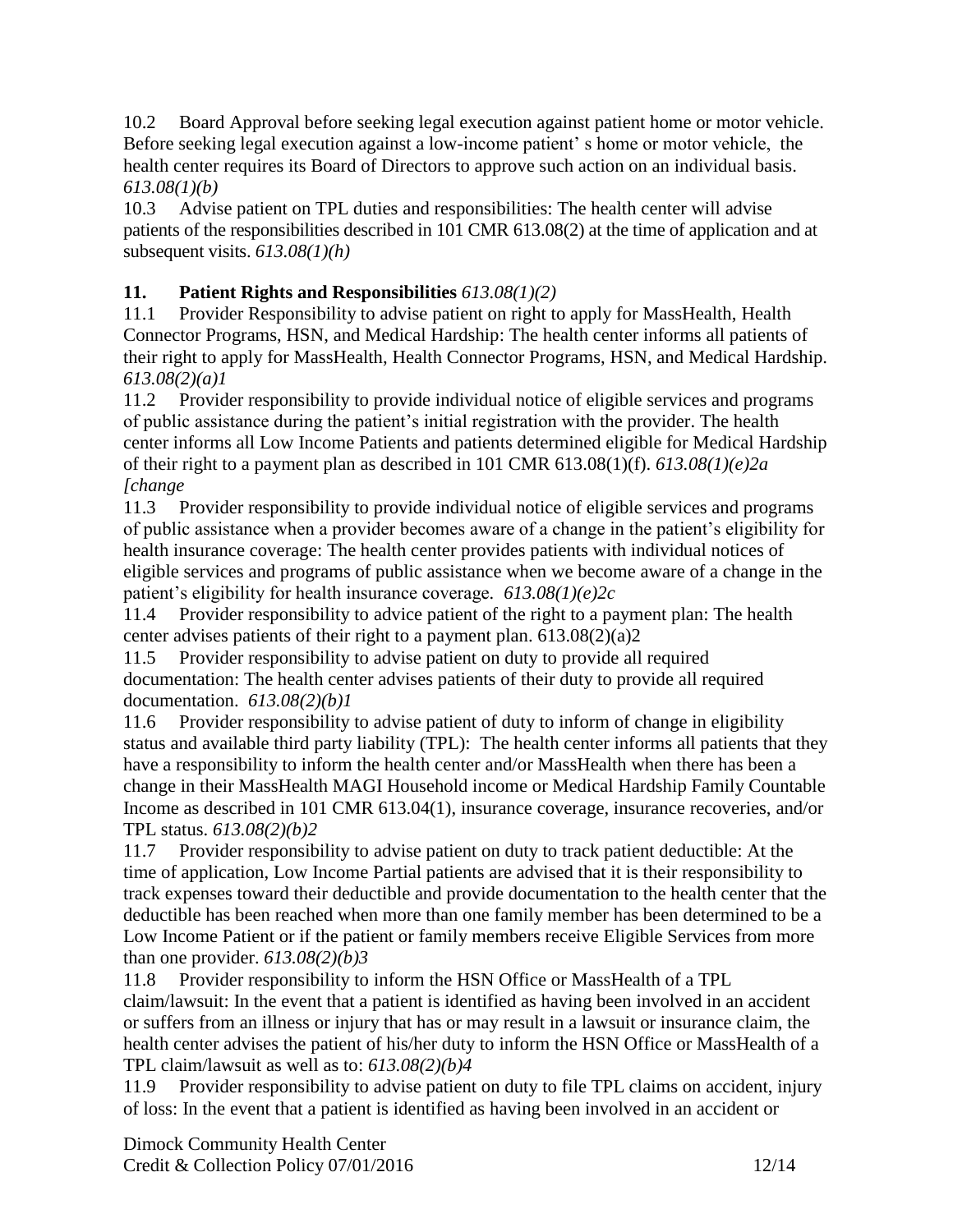suffers from an illness or injury that has or may result in a lawsuit or insurance claim, the health center advises the patient of his/her duty to file TPL claims. *613.08(2)(b)4a.*

11.10 Provider responsibility to inform patient on Assigning the right to recover HSN payments from TPL claim proceeds: In the event that a patient is identified as having been involved in an accident or suffers from an illness or injury that has or may result in a lawsuit or insurance claim, the health center informs the patient that they are required to assign the right to recover HSN payments from the TPL proceeds. *613.08(2)(b)4bi*

11.11 Provider responsibility to inform patient to provide TPL claim or legal proceedings information: In the event that a patient is identified as having been involved in an accident or suffers from an illness or injury that has or may result in a lawsuit or insurance claim, the health center informs the patient that they are required to provide TPL claims or legal proceedings information. *613.08(2)(b)4bii*

11.12 Provider responsibility advise patient to notify HSN/MassHealth within 10 days of filing a TPL claim/lawsuit: In the event that a patient is identified as having been involved in an accident or suffers from an illness or injury that has or may result in a lawsuit or insurance claim, the health center advises the patient that they are responsible to notify HSN/MassHealth of it within 10 days. *613.08(2)(b)4biii*

11.13 Provider responsibility to advise patient of duty to repay the HSN for applicable services from TPL Proceeds: In the event that a patient is identified as having been involved in an accident or suffers from an illness or injury that has or may result in a lawsuit or insurance claim, the health center advises the patient that they are responsible for repaying the HSN for applicable services from TPL proceeds. *613.08(2)(b)4biv*

11.14 Provider responsibility to provide individual notice of financial assistance during the patient's initial registration with the provider: The health center provides individual notice of financial assistance during the patient's initial registration.  $613.08(1)(e)1a$ 

11.15 Provider's responsibility to provide individual notice of financial assistance when the provider becomes aware of a change in a patient's eligibility or health insurance coverage: The health center provides individual notice of financial assistance when the provider becomes aware of a change in a patient's eligibility or health insurance coverage. *613.08(1)(e)1c*

11.16 Provider responsibility to advise patient of HSN limit on recovery of TPL claim proceeds: In the event that a patient is identified as having been involved in an accident or suffers from an illness or injury that has or may result in a lawsuit or insurance claim, the health center advises the patient that recovery from TPL payments is limited to the HSN expenditures for eligible services*. 613.08(2)(c)*

# **12. Signs** *613.08(1)(f)*

12.1 Location of the signs The Health center has posted signs in the clinic and registration areas and in business office areas that are customarily used by patients that conspicuously inform patients of the availability of financial assistance programs and the health center location at which to apply for such programs. *613.08(1)(f)1*

12.2 Size of the Signs: The signs are large enough to be clearly visible and legible by patients visiting these areas. *613.08(1)(f)1*

12.3 Multi-lingual signs when applicable: All signs and notices have been translated into the languages spoken by 10% or more of the residents in our health center's service area. These are: English and Spanish. *613.08(1)(f)1*